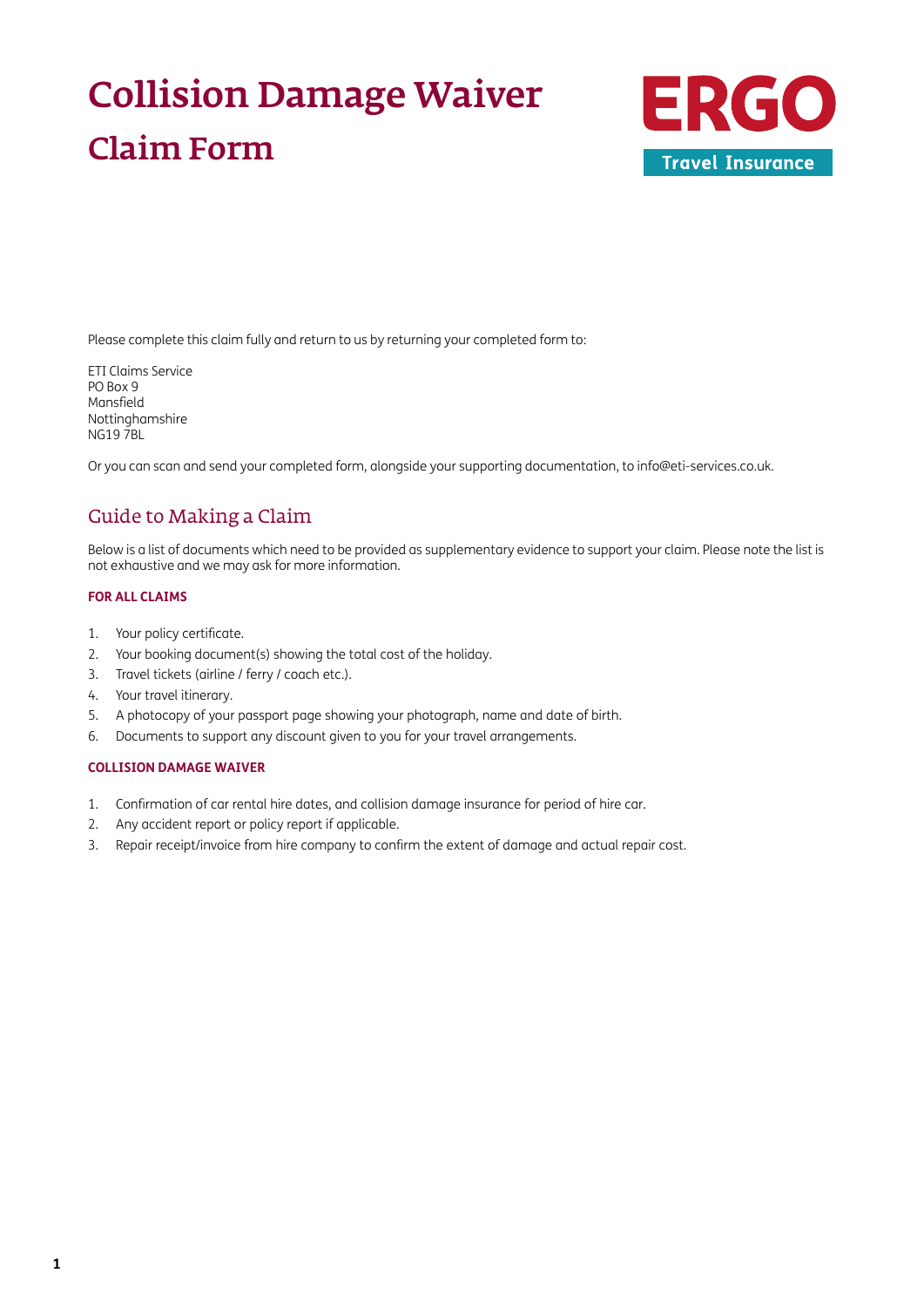### Personal details

| Title           | Miss<br>Mr<br>Ms<br>Mrs | Other           |
|-----------------|-------------------------|-----------------|
| Family name     |                         | First name      |
| Date of birth   | $\setminus$             |                 |
| Address         |                         |                 |
|                 |                         |                 |
|                 |                         | Post code       |
| Daytime tel no. |                         | Evening tel no. |
| Email address   |                         | Occupation      |
|                 |                         |                 |

### Policy details

| Company name    |              |                | If applicable |
|-----------------|--------------|----------------|---------------|
| Policy number   |              | Date of issue  | $\mathbb{L}$  |
| Date of booking | $\mathbb{L}$ | Destination    |               |
| Date of travel  | $\mathbb{I}$ | Date of return | $\mathbb{I}$  |
| Travel agent    |              | Tour operator  |               |

### Vehicle Rental details

| Name of Vehicle Rental Company  |    |  |
|---------------------------------|----|--|
| Vehicle Rental pick-up Location |    |  |
| Vehicle Rental dates            | to |  |

### Details of circumstances

Date of incident Place of incident D || D || M || M || Y || Y || Y || Y

Describe details of the incident in which the accident or damage to the rental vehicle ocurred (If an accident, please enclose the international accident statement.)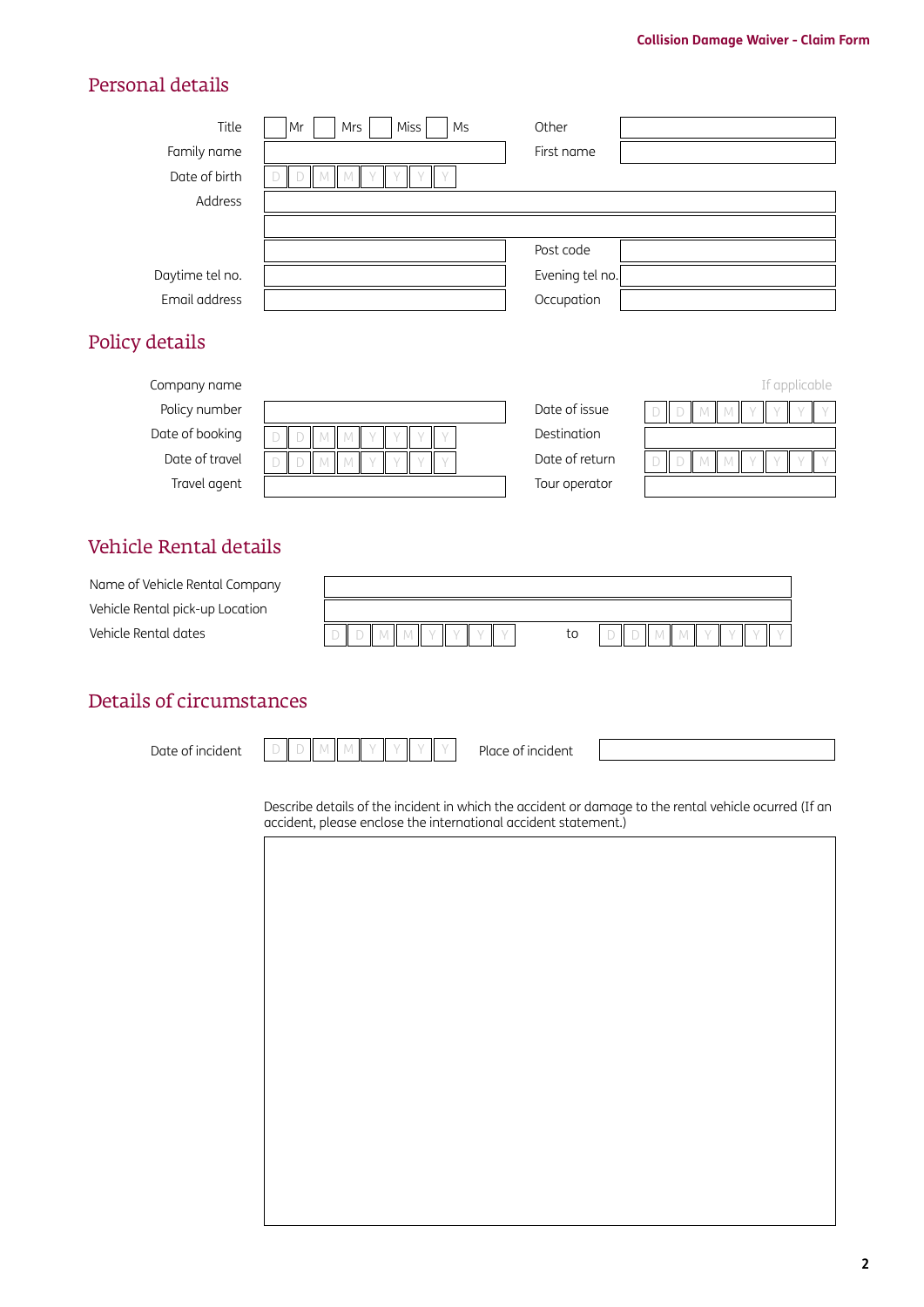# Details of circumstances (continued)

Who, in your opinion, was responsible for the accident or damage to the rental vehicle?

|                                          | If damage to the rental vehicle was due to involvement in a Road Traffic Accident, please advise:-      |
|------------------------------------------|---------------------------------------------------------------------------------------------------------|
| (a) Name and Address of the Third Party  |                                                                                                         |
| (b) Details of the Third Party Insurance |                                                                                                         |
| Insurers<br>(i)                          |                                                                                                         |
| (ii) Policy No.                          |                                                                                                         |
| (iii) Branch address                     |                                                                                                         |
|                                          | (c) If solicitors have been appointed, please advise by whom and provide their name and address below:- |

(i) Appointed by (ii) Name of Solicitors (iii) Address

| Particulars of claim              |                           |                                    |                                                     |  |  |  |
|-----------------------------------|---------------------------|------------------------------------|-----------------------------------------------------|--|--|--|
| Name of Vehicle Rental<br>Company | Amount & currency claimed | Has this been paid by<br>yourself? | If unpaid shall we pay direct<br>to Rental Company? |  |  |  |
|                                   |                           |                                    |                                                     |  |  |  |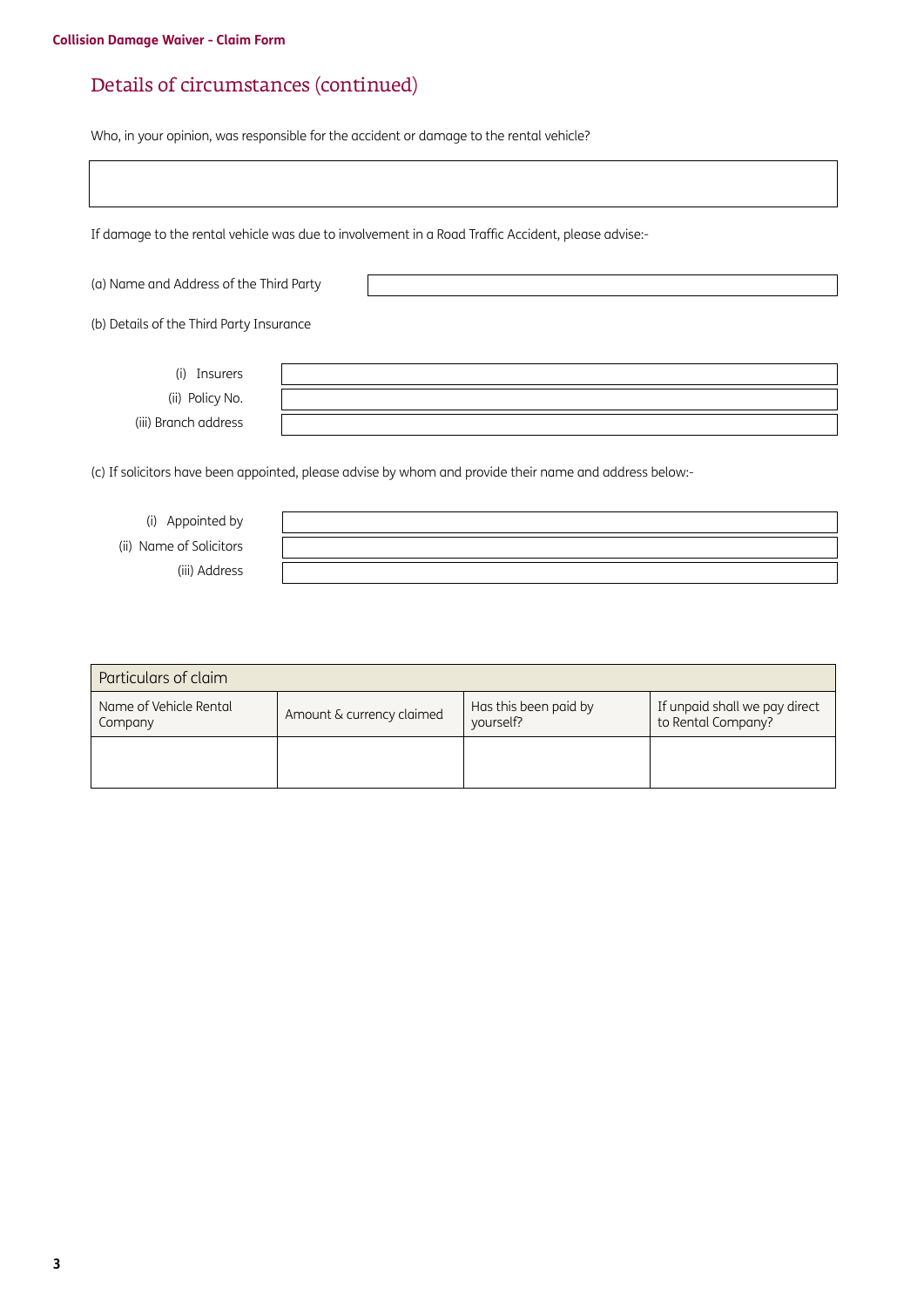### Claimants declaration and signature

- 1. I declare that all details and particulars given in respect of the claim(s) made herein constitute a true and accurate statement.
- 2. To the best of my knowledge and belief I have not omitted any material information which would affect the insurers assessment of this claim.
- 3. I confirm that where a claim or claims are made in respect of others, I have their full authority to act on their behalf. I also confirm that they have been advised that ERGO Travel Insurance Services Ltd (ETI) will not accept any liability if any payments are not distributed proportionately to the persons concerned.
- 4. I am aware that an insurance claim made in the knowledge that any element thereof is fraudulent is a criminal offence and that this will invalidate the policy and will render me liable to prosecution.
- 5. I consent to ETI:
	- a. recording, storing and using my personal data in an electronic record of this claim; and
	- b. sharing the record of this claim, including my personal data, with other insurers and interested parties as part of insurance industry anti-fraud initiatives; in accordance with the General Data Protection Regulation.

#### **I have read and understand the declaration above and included the necessary documents to substantiate my claim.**

| Claimant(s) full name(s)                  |                                                                                                                     |
|-------------------------------------------|---------------------------------------------------------------------------------------------------------------------|
| Clients signature                         | Date                                                                                                                |
|                                           | Full name of an authorised representative of the corporate policy holder (corporate and / or education group cover) |
|                                           |                                                                                                                     |
| Signature of authorised<br>representative | Date                                                                                                                |
| I / We authorise                          | to act on my behalf in this matter.                                                                                 |
| Client's signature                        | Date                                                                                                                |
|                                           |                                                                                                                     |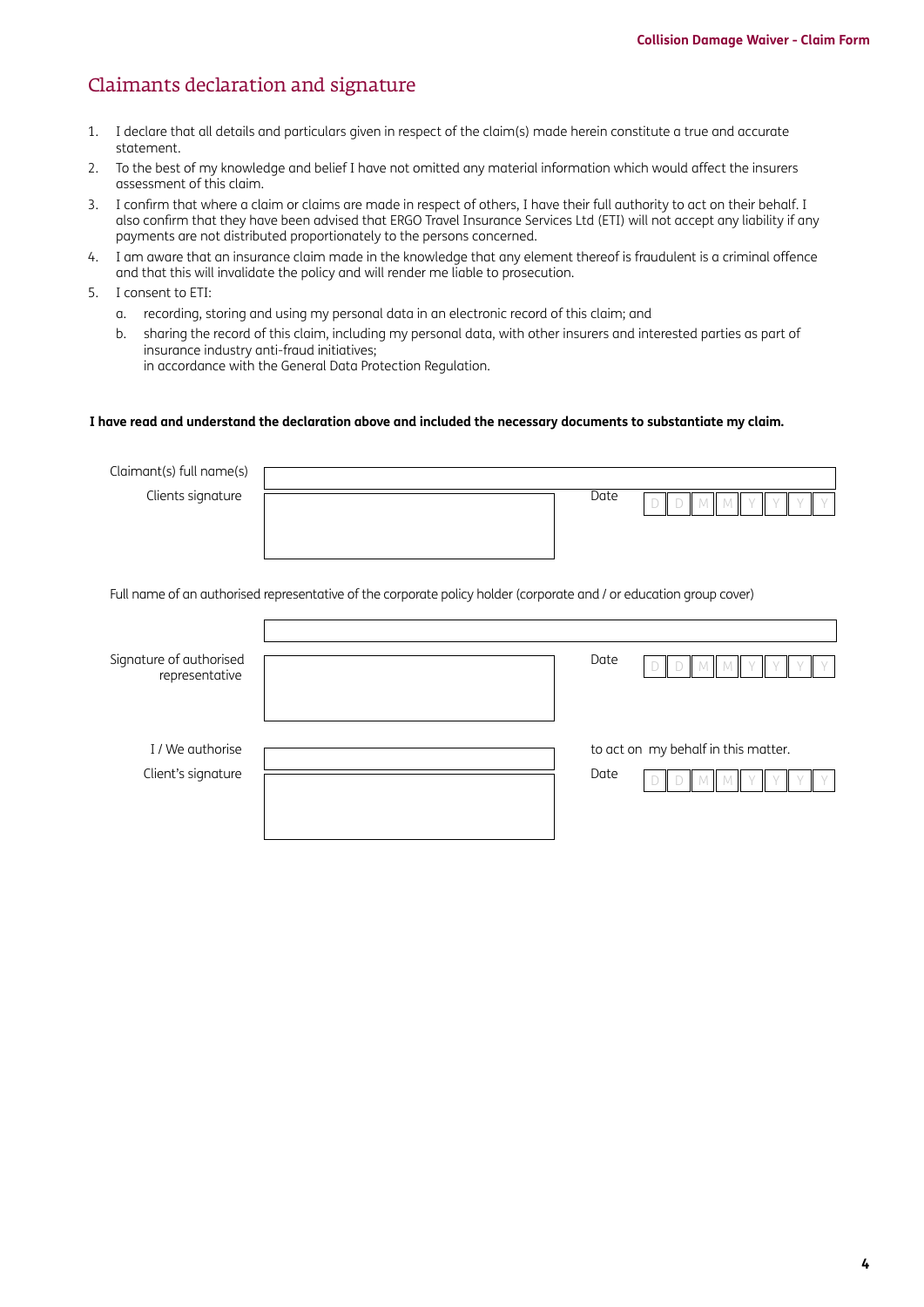### Confidentiality and data protection

#### **Consent**

We will only use Your personal data when the law allows Us to. Most commonly We will use Your personal data under the following two circumstances:

- 1. When You gave explicit Consent for Your personal data, and that of others insured under Your Policy, to be collected and processed by Us in accordance with this Data Protection Notice.
- 2. Where We need to perform the contract which We are about to enter into, or have entered into with You.

#### **How We use Your Personal Data**

We use Your personal data for the purposes of providing You with insurance, handling claims and providing other services under Your Policy and any other related purposes (this may include underwriting decisions made via automated means). We also use Your personal data to offer renewal of Your Policy, for research or statistical purposes and to provide You with information, products or services that You request from Us or which We feel may interest You. We will also use Your personal data to safeguard against fraud and money laundering and to meet Our general legal or regulatory obligations.

We collect and process Your personal data in line with the General Data Protection Regulation and all other applicable Data Protection legislation. The Data Controller is ETI. For the purposes of handling claims the Data Processor is ETI.

#### **Special Categories of Personal Data**

Some of the personal data You provide to Us may be more sensitive in nature and is treated as a Special Category of personal data. This could be information relating to health or criminal convictions, and may be required by Us for the specific purposes of underwriting or as part of the claims handling process. The provision of such data is conditional for Us to be able to provide insurance or manage a claim. Such data will only be used for the specific purposes as set out in this notice.

#### **Sharing Your Personal Data**

We will keep any information You have provided to Us confidential. However, You agree that We may share this information with Great Lakes Insurance SE and other companies within the ERGO Group and with third parties who perform services on Our behalf in administering Your Policy, handling claims and in providing other services under Your Policy. Please see Our Privacy Policy [\(www.ergotravelinsurance.co.uk/ergo-privacy-statement](http://www.ergotravelinsurance.co.uk/ergo-privacy-statement)) for more details about how We will use Your information.

We will also share Your information if We are required to do so by law, if We are authorised to do so by You, where We need to share this information to prevent fraud.

We may transfer Your personal data outside of the European Economic Area ("EEA"). Where We transfer Your personal data outside of the EEA, We will ensure that it is treated securely and in accordance with all applicable Data Protection legislation.

#### **Your Rights**

You have the right to ask Us not to process Your personal data for marketing purposes, to see a copy of the personal information We hold about You, to have Your personal data deleted (subject to certain exemptions), to have any inaccurate or misleading data corrected or deleted, to ask Us to provide a copy of Your personal data to any controller and to lodge a complaint with the local data protection authority.

The above rights apply whether We hold Your personal data on paper or in electronic form.

Your personal data will not be kept for longer than is necessary. In most cases this will be for a period of seven years following the expiry of the insurance contract, or Our business relationship with You, unless We are required to retain the data for a longer period due to business, legal or regulatory requirements.

#### **Further Information**

Any queries relating to how We process Your personal data or requests relating to Your Personal Data Rights should be directed to:

Data Protection Officer, ETI, Afon House, Worthing Road, Horsham, RH12 1TL, United Kingdom

Email: [dataprotectionofficer@ergo-travel.co.uk](mailto:dataprotectionofficer%40ergo-travel.co.uk?subject=) Phone: +44 (0) 1403 788 510